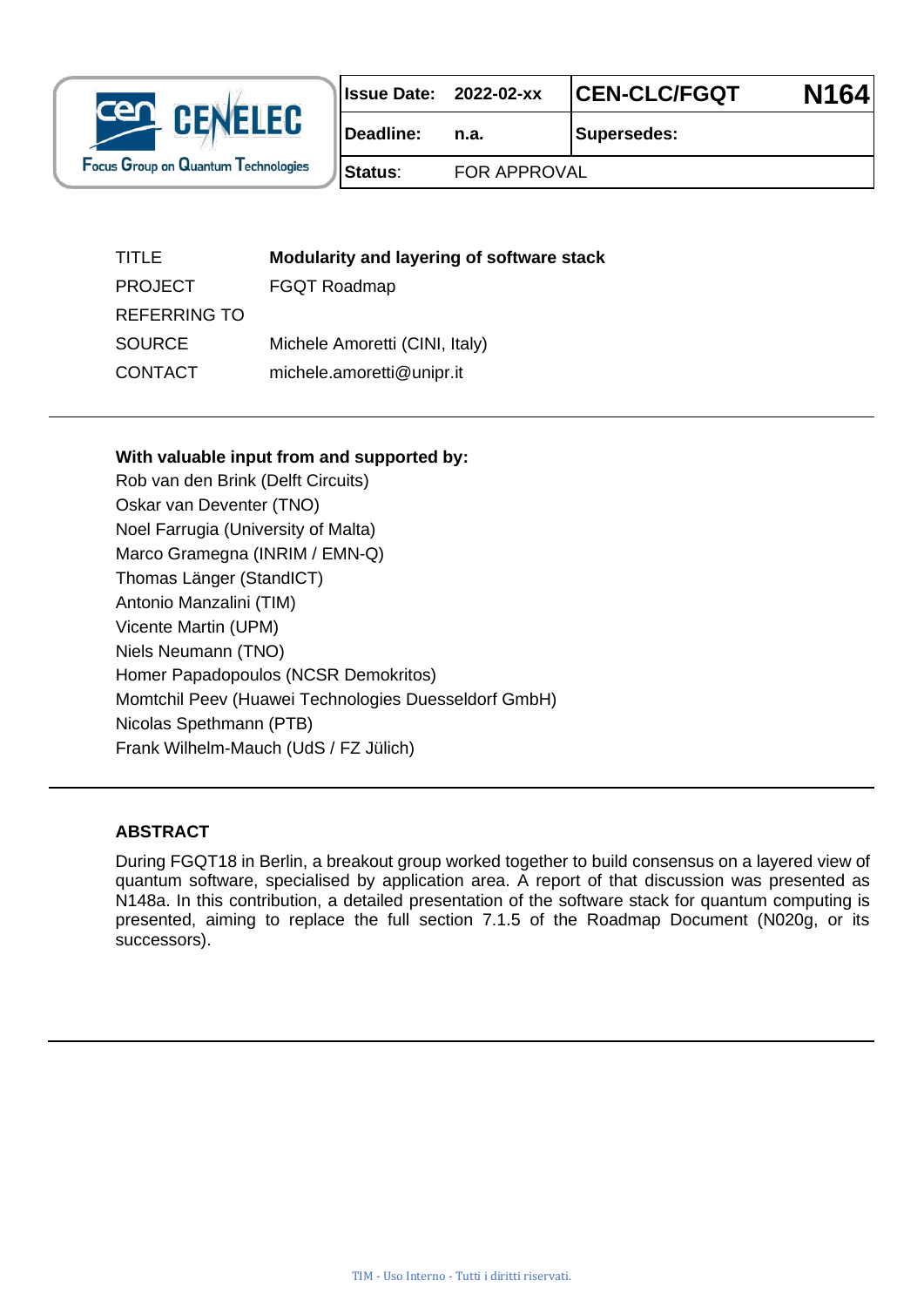# **1. Situation sketch**

Quantum computing is an area covering very different implementations and each implementation has its own dedicated solution and maturity. The aim is a stack of software and hardware layers, where higher layers are more agnostic for these differences than lower layers.

As illustrated in Fig. 1, which comes from the Strategic Research Agenda of the Quantum Flagship [1], designing and developing software is intended as a cross-cutting activity with respect to the key application areas of the Quantum Flagship: Communication, Computing, Simulation, and Sensing & Metrology.

We propose to replace the present section 7.1.5 of the roadmap document (N020g, or its successors) with the text in this contribution.

## **Proposal for inclusion in section 7.1.5**

#### **7.1.5 Modularity and layering of software stack**

According to the Strategic Research Agenda of the Quantum Flagship [1], designing and developing software is intended as a cross-cutting activity with respect to the key application areas of the Quantum Flagship: Communication, Computing, Simulation, and Sensing & Metrology (Fig. 1).



Figure 1 – Areas and cross-cutting activities of the Quantum Flagship [1].

Broadly speaking, quantum software is all the software that is related to quantum technology systems, including quantum programs executed on quantum devices, control software, and more.

To the best of our knowledge, the Quantum Software Manifesto [2] is the earliest (and most widely supported) European-level effort to optimally represent software in the Quantum Flagship initiative. The Manifesto emphasizes the importance and urgency of

• quantum software research,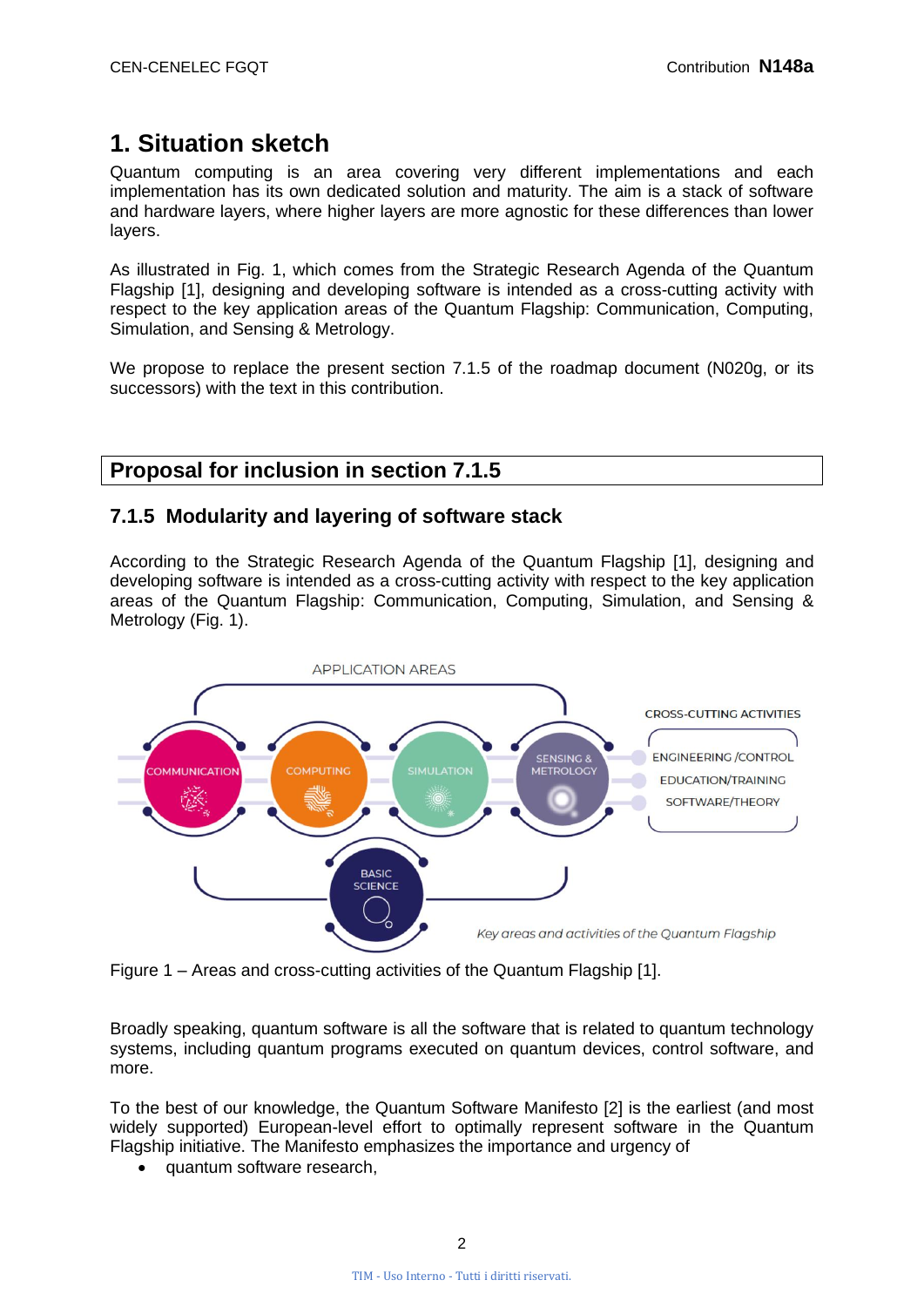- integrated approach to hardware and software R&D,
- collaboration between industry and academia,
- educating more quantum programmers.

A convenient way of specifying quantum software is via a stack of layers, specialised by application area. The layers are chosen in such a manner that the functionality of each layer can be described in an independent manner, as shown in Fig.2. The interworking between these layers can be described through well-defined interfaces.

In the following subsections, the layers of the software stack are described and discussed, using a bottom-up approach (i.e., from the control software to the applications / services supporting use cases).



Figure 2 – A possible break-down of software layers for quantum computing.

## **7.1.5.1 Control software**

The purpose of control software for quantum computing is to deliver high-performing qubit operations to higher level of abstraction in the quantum software stack with minimal user intervention.

Control software may include calibration means, low-level code to translate instructions from higher software layers into commands for guiding the control electronics/optics, and comprises the techniques used to define error-robust physical operations and associated supporting protocols designed to tune-up and stabilize the hardware.

Control software for quantum hardware is typically stored on classical computers, i.e., there is a very strict separation between the place where the control software is stored and the quantum registers.

Control software is usually deployed as firmware, i.e., embedded in hardware. If the firmware is stored in a memory chip EEPROM or flash, it may be reprogrammed through a special procedure.

In the long term, control software may work in concert with Quantum Error Correction (QEC), which is supposed to lay at the assembly / register level programming layer, to provide broad coverage of various error types. More specifically, control software could improve the efficiency of QEC, i.e., reduce resource overheads required for encoding, by homogenising error rates and reducing error correlations.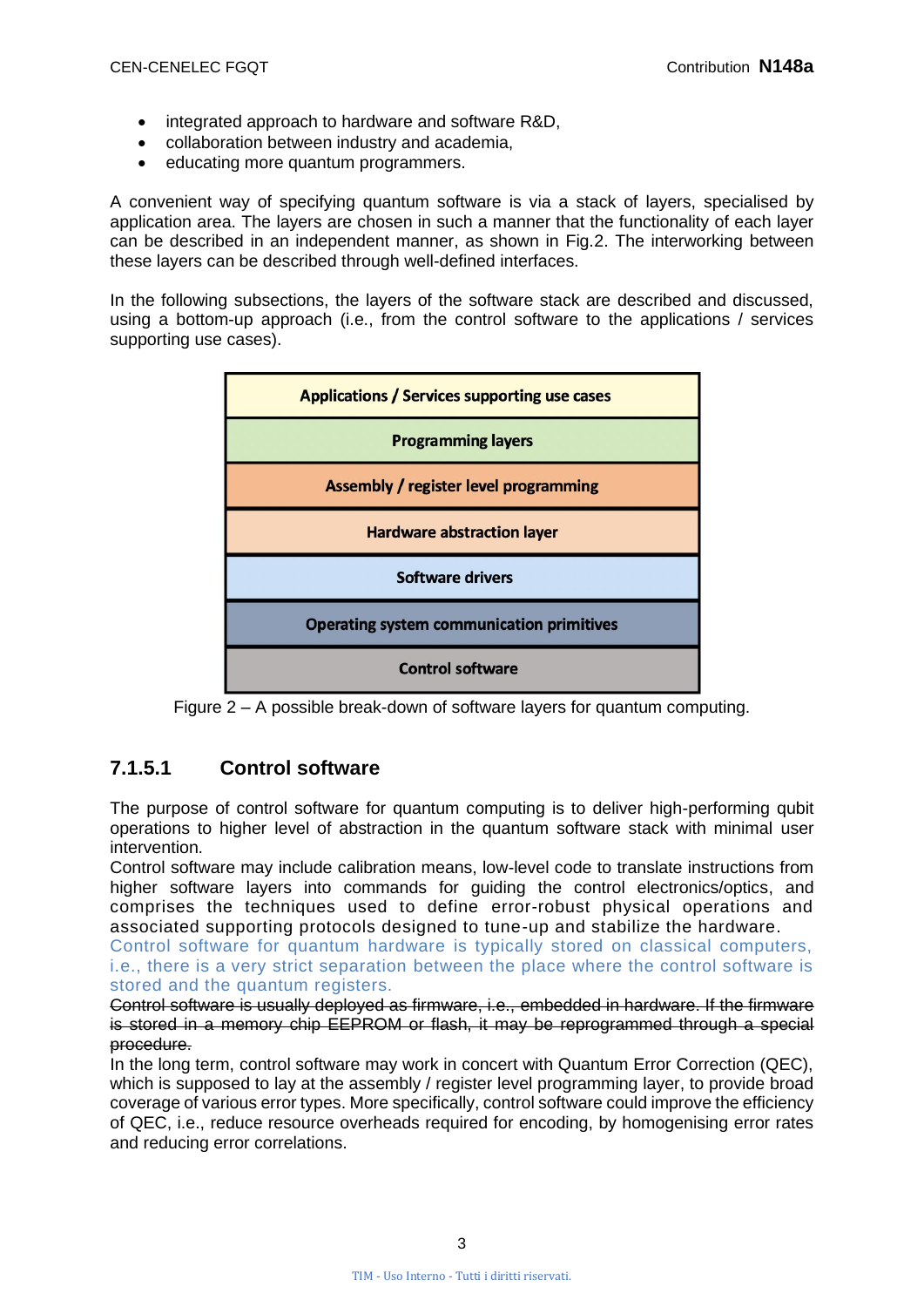#### **7.1.5.2 Operating system communication primitives**

A quantum computer must be provided with an operating system (OS), which is a resource manager for the underlying quantum hardware, provided with built-in networking functions allowing multiple users and applications to use the resources as remote clients. To an application, it appears as if it has its own resources and is protected from other applications. Applications can make use of facilities only as offered by the OS. For example, the OS provides communication primitives (e.g., based on the POSIX standard for the sockets interface [3]) and only by means of these primitives should it be possible to pass messages between client applications and the quantum computer.

It is quite common that the communication primitives provided by the OS are based on the simple message-oriented model offered by the transport layer, which is the last part of the TCP/IP network protocol stack and turns the underlying network into something that can be used by an application developer. Special attention has been paid to standardising the interface of the transport layer. The sockets interface, introduced in Berkeley Unix in 1970 and later adopted as a POSIX standard with only very few adaptations, includes the following primitives: socket (to create a new communication endpoint), bind (to attach a local address to a socket), listen (to announce willingness to accept connections), accept (to block the caller until a connection request arrives), connect (to actively attempt to build a connection), send (to send some data over the connection), receive (to receive some data over the connection), and close (to release the connection) [3].

#### **7.1.5.3 Software drivers**

In the layered view illustrated in Fig. 2, software drivers are components that are plugged into the operating system and allow hardware-abstraction programs to call the control software of the underlying quantum hardware. If the hardware changes, the software drivers must change as well.

#### **7.1.5.4 Hardware abstraction layer**

The hardware abstraction layer (HAL) should allow high-level quantum computer users, such as application developers, platform and system software engineers, cross-platform software architects, to abstract away the quantum hardware implementation details while keeping the performance. The hardware may change, but the QASM-like programs (belonging to the upper assembly / register level programming layer) should be still able to work.

Among all software layers for quantum computing, this is the one that requires the most urgent standardisation effort. The hardware abstraction layer should provide Application Programming Interfaces (APIs) to the upper layer, decoupling from the different types of quantum hardware technologies (e.g., superconducting qubits, trapped ions, molecular magnets) and concerning:

- predefined gate names (short and long)
- gate matrices
- quality parameters / element-level characterization
- calibration, characterization, and control
- benchmarking

Within the Internet Group of GSMA [4,5], the Quantum Networking and Services (QNS) group has recently established a new work-item on the Quantum-HAL for both Quantum Computing and Networking. The main motivation is that, today, one major obstacle hindering the exploitation of quantum technologies is that the industry has not yet consolidated around one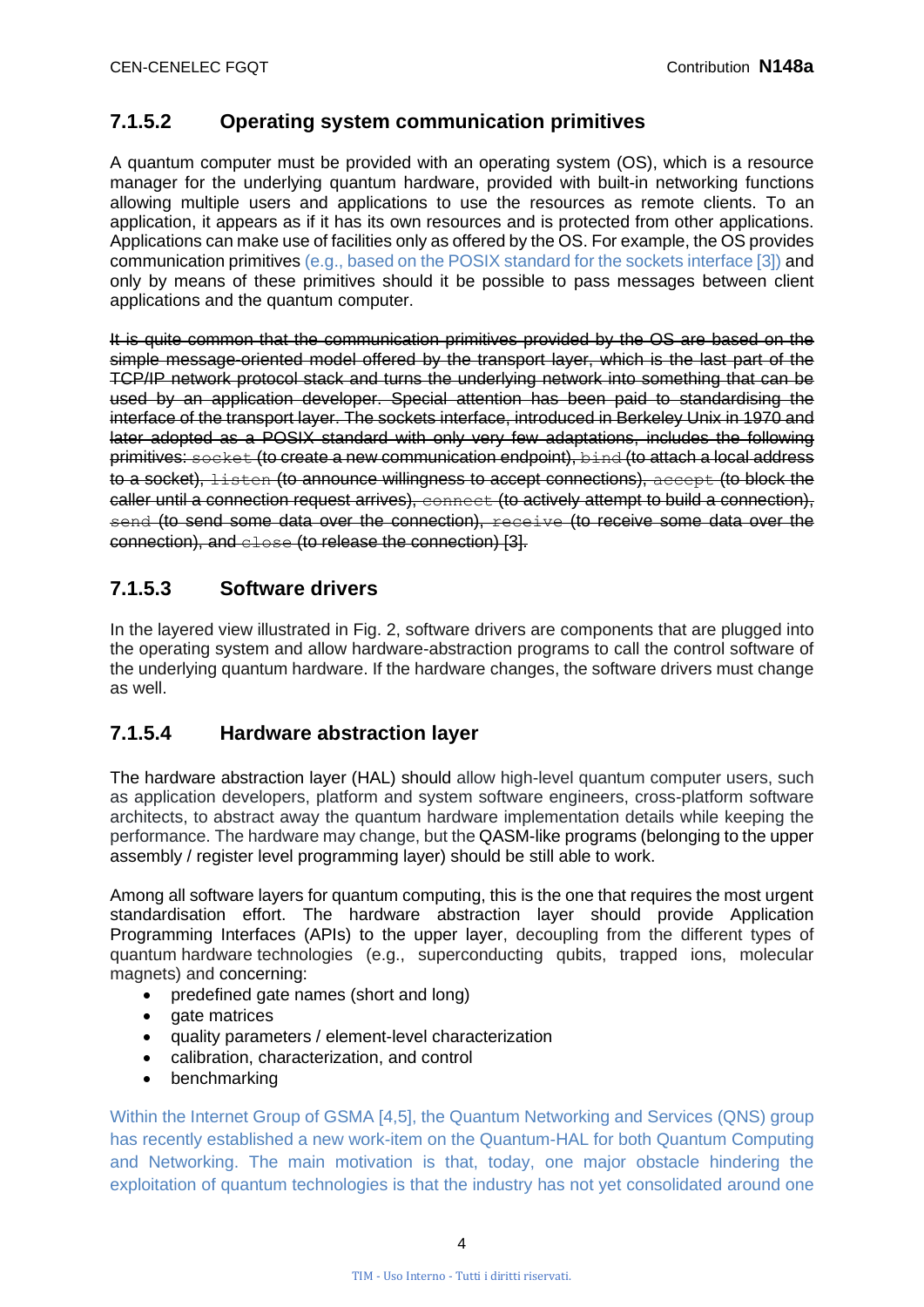type of quantum hardware technology. In this scenario, a Quantum-HAL - for Quantum Computing and Networking - would allow Applications and Services Developers to start using the abstractions of the underneath quantum hardware (even if today under consolidation): this would simplify and speed-up the development of quantum platforms, services, and applications.

In fact, for example, a Quantum-HAL would provide unified northbound quantum Application Programming Interfaces (APIs) for the higher layers, decoupling from the different types of quantum hardware technologies (e.g., trapped ions, superconducting qubits, silicon photons qubits) for Quantum Computing and Networking.

This is important also for another reason: any quantum node or system of a Quantum Computing and Networking infrastructure required to be properly configured, managed, and monitored to effectively operate and support interworking with classic nodes/systems. There is a need of defining data model representing various aspects of the networked quantum subsystems and components (or devices). This will bring interoperability and plug-and-play capabilities. As an example, an option could be using the YANG data model, which is standard language widely used in the telecommunication domain for describing and managing devices on a network. This is under study also in the IEEE P1913 project [6].

In general, the activities of definition, modelling, and standardization of a Quantum-HAL - for Quantum Computing and Networking – require coordinated and joint efforts including, where appropriate, existing projects, industry bodies and standard fora (e.g., CEN-CENELEC, GSMA, ETSI, IEEE, etc…) active in the area.

## **7.1.5.5 Assembly / register level programming**

This layer concerns QASM (i.e., quantum assembly) languages that describe quantum computations according to one specific model (e.g., circuit model, measurement-base model, quantum annealing model), with a per-architecture instruction set.

An example is OpenQASM [7], which targets IBM Q devices and enables experiments with small depth quantum circuits. OpenQASM represents universal circuits over the CNOT plus SU(2) basis with straight-line code that includes measurement, reset, fast feedback, and gate subroutines. OpenQASM possesses a dual nature as an assembly language and as a hardware description language.

A different example is NetQASM [8], which is a platform-independent and extendable universal instruction set with support for local quantum gates, classical logic, and quantum networking operations for remote entanglement generation. NetQASM consists of a specification of a lowlevel assembly-like language to express the quantum parts of quantum network program code.

Due to the huge diversity of quantum computing architectures, it is not likely that a unique, widely accepted QASM would emerge and later become a standard.

## **7.1.5.6 Programming layers**

The specification of quantum algorithms using QASM languages is not easy for programmers. Indeed, QASM programs are usually generated by a software library, from a piece of code written in a common programming language, such as Python.